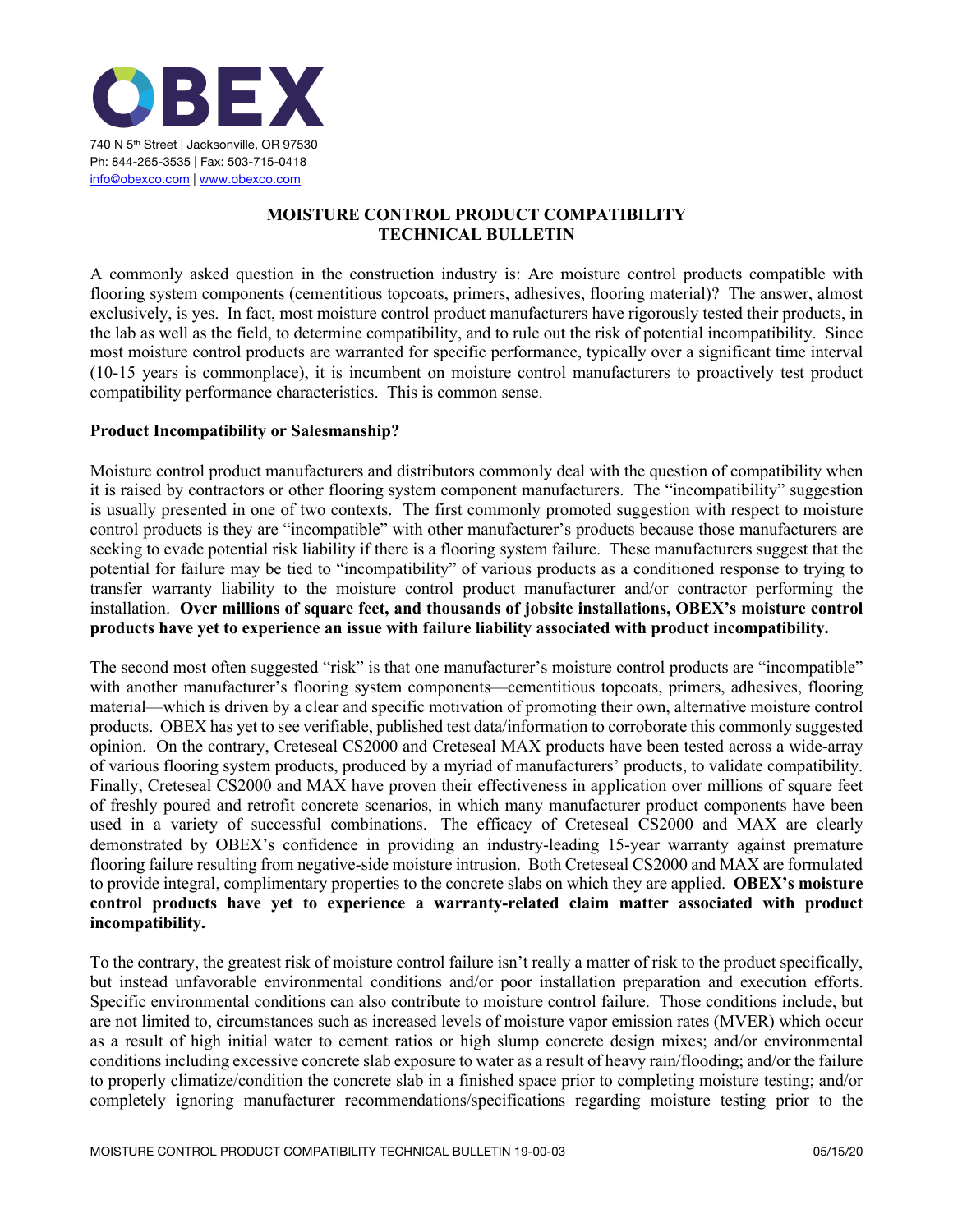

installation of the flooring system; and/or breaching of the moisture control system as a result of slab shifting (control/expansion joints), settling, cracking, or finally, as a function of mechanical breaches such as trenching, cutting and drilling. All of these conditions, and others, can result in the premature failure of resilient flooring systems.

## According to ASTM F710 *Standard Practices for Preparing Concrete Floors to Receive Resilient Flooring*:

The surface of concrete floors to receive resilient flooring shall be dry, clean, smooth and structurally sound. They shall be free of dust, solvent, paint, wax, oil, grease, residual adhesive, adhesive removers, film-forming curing compounds, silicate-penetrating curing compounds, sealing, hardening or parting compounds, alkaline salts, excessive carbonation or laitence, mold, mildew and other foreign materials that might affect the rate of moisture dissipation from the concrete, the adhesion of resilient flooring to the concrete or cause a discoloration of the flooring from below. Non-chemical methods for removal, such as abrasive cleaning or bead-blasting…may be used on existing slabs with deleterious residues.

ASTM F710-19 § 4.2. Installation efforts that do not include a properly prepared concrete surface will potentially undermine the efficacy of a moisture control system and may cause issues with the flooring installation or lead to problems in the future.

#### **Non-Porous Surfaces/Burnishing**

Certain flooring systems recommend verifying surface porosity prior to flooring installation, typically via the water droplet test, ASTM F3191, *Standard Practice for Field Determination of Substrate Water Absorption (Porosity) for Substrates to Receive Resilient* Flooring, which is a safeguard to verify that the adhesive or topping will bond to the substrate. A burnished slab, or a non-porous slab, will potentially lead to adhesion issues with the specified flooring system, irrespective of any moisture control system incorporated into the project. A water droplet test will verify surface porosity, showing whether or not the slab was burnished during the troweling and finishing operations, and/or whether contaminants have rendered the slab non-porous.

Installing flooring products over low or non-absorptive (sometimes referred to as "non-porous") substrates such as densely machine-troweled concrete, mature and well-hydrated concrete, existing resilient flooring, polymer terrazzo and others may require adjustments to the surface preparation method or product selection to ensure a successful installation.

ASTM F3191-16 § 5.2. Machine-troweling / power troweling is the standard commercial practice for finishing concrete and allows for concrete finishers to cover larger areas as well as achieve strictly-specified  $F_F$  and  $F_L$ numbers. However, for concrete slabs where resilient flooring systems are specified, it is important to not burn, overwork, or burnish the concrete slab, as machine-troweling can render the surface non-porous and incompatible with the specified flooring system. For projects where strict  $F_F$  and  $F_L$  compliance is required but leaving burn marks or burnishing the slab is a concern, utilizing plastic blades, instead of steel blades, during finishing operations can maintain existing finishing operations and efficiency, without completely closing up concrete pores and leaving a potential problem for the flooring contractor.

When a non-porous slab results in the failure of either the mat bond or the water droplet test, a commonly used, but often overlooked remedy, is to install a non-porous primer and skim topping prior to the resilient flooring installation.